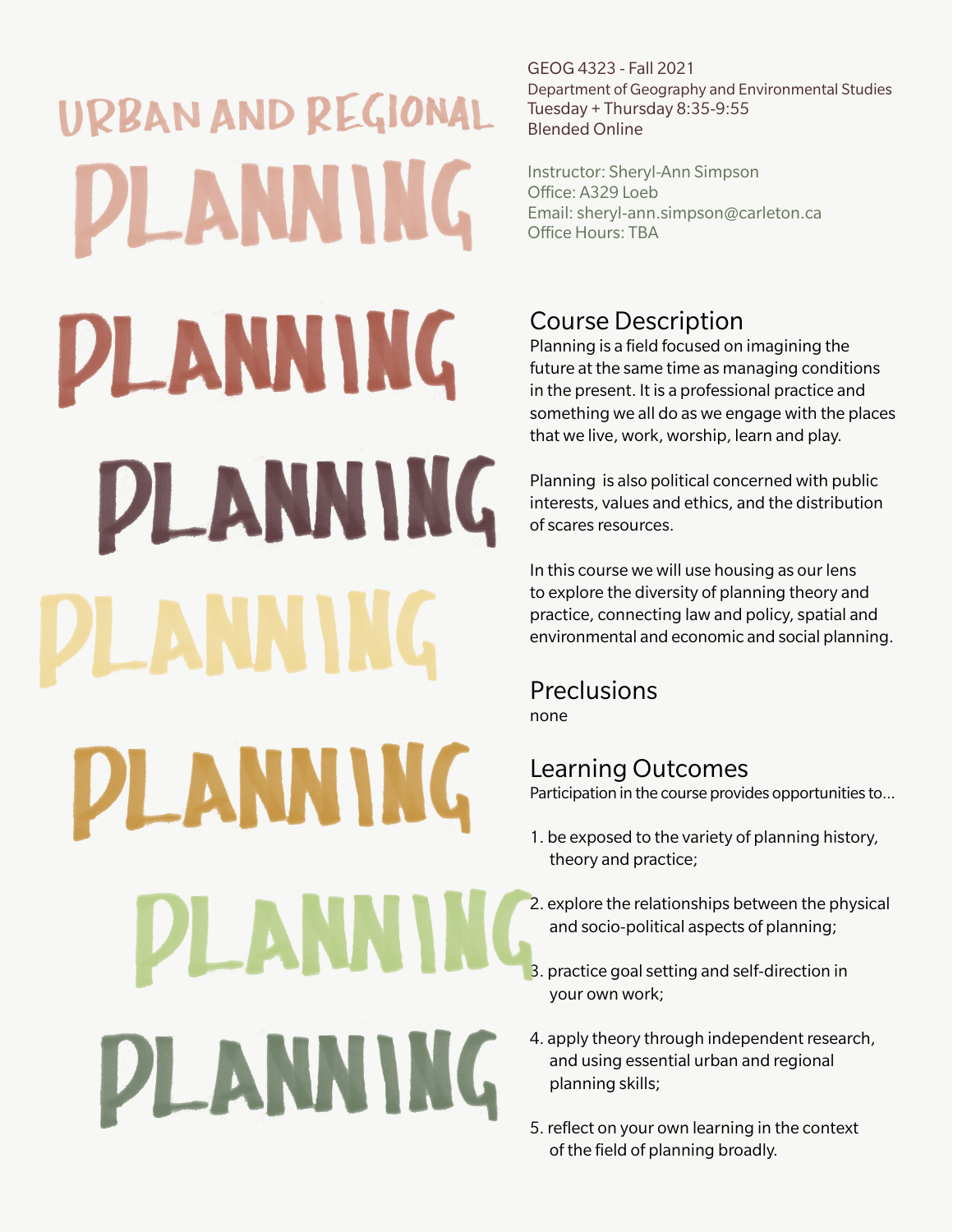## Active Learning, Care and Accessibility:

So here we are again in a term that is still not normal! This means that more than ever to get the most out of the course you will need to be an active learner.

Some of what it means to be an active learner in this course includes participating in course activities and listening with openness and care to different perspectives and ways of interpreting and understanding ideas.

Approaching your work with honesty and integrity and asking questions when something is unclear. Also a willingness to take risks including trying something new, not getting everything right the first time, sharing what you know with us all.

Another part of active learning is taking care of yourself, your family and community especially right know while we're all still navigating this ongoing pandemic and the related social, economic, political and emotional outcomes.

Your circumstances, and particularly medical diagnosis, are your own stories to share, or not.

# Course Activities, Evaluation and Calendar:

This is a a blended online course with an emphasis on learning through doing, participation and knowledge exchange. Which means there will be opportunities to work together synchronously and asynchronously.

Each week we'll focus on a different area of planning focused through housing.

#### Topics:

- 1. Introductions
- 2. Tenure + Demographics
- 3. Financing
- 4. Land Use
- 5. Environment
- 6. Mobility + Employment
- 7. Design + Construction
- 8. Law and Policy
- 9. Social Reproduction
- 10. Accessibility
- 11. Evaluation

But letting the teaching team know in general terms about anything that might be impeding your learning means we can work together on accommodations, adjustments, and alternatives that meet the course leaning goals.

Finally the course will be made stronger through the participation of students with a wide range of abilities, disabilities, identities, skills and experiences, and so the hope is to make the course as accessible as possible for all students.

So please do not hesitate to approach me if you require specific accommodations or supports including or in addition to those listed below.

Health and Counselling Services [carleton.ca/health] provides physical and mental illness supports as well as support for preventative care and health promotion.

Awards and Financial Aid [carleton.ca/awards/other-assistance-2/] provides support for unexpected expenses or economic hardship

#### Text + Readings:

There is no textbook for the course, instead all required texts will be available through Brightspace.

Each week there will be a set of readings that provide theory, practice and cases related to the week's topic. You are expected to complete readings before participating in other course activities.

#### Lectures:

Each Thursday we will meet synchronously on Zoom for lectures that will cover additional theory, context and cases related to the reading topics for the week. Lectures will also cover the skills you will use in course assignments and general planning skills.

Lectures will also involve interactive components.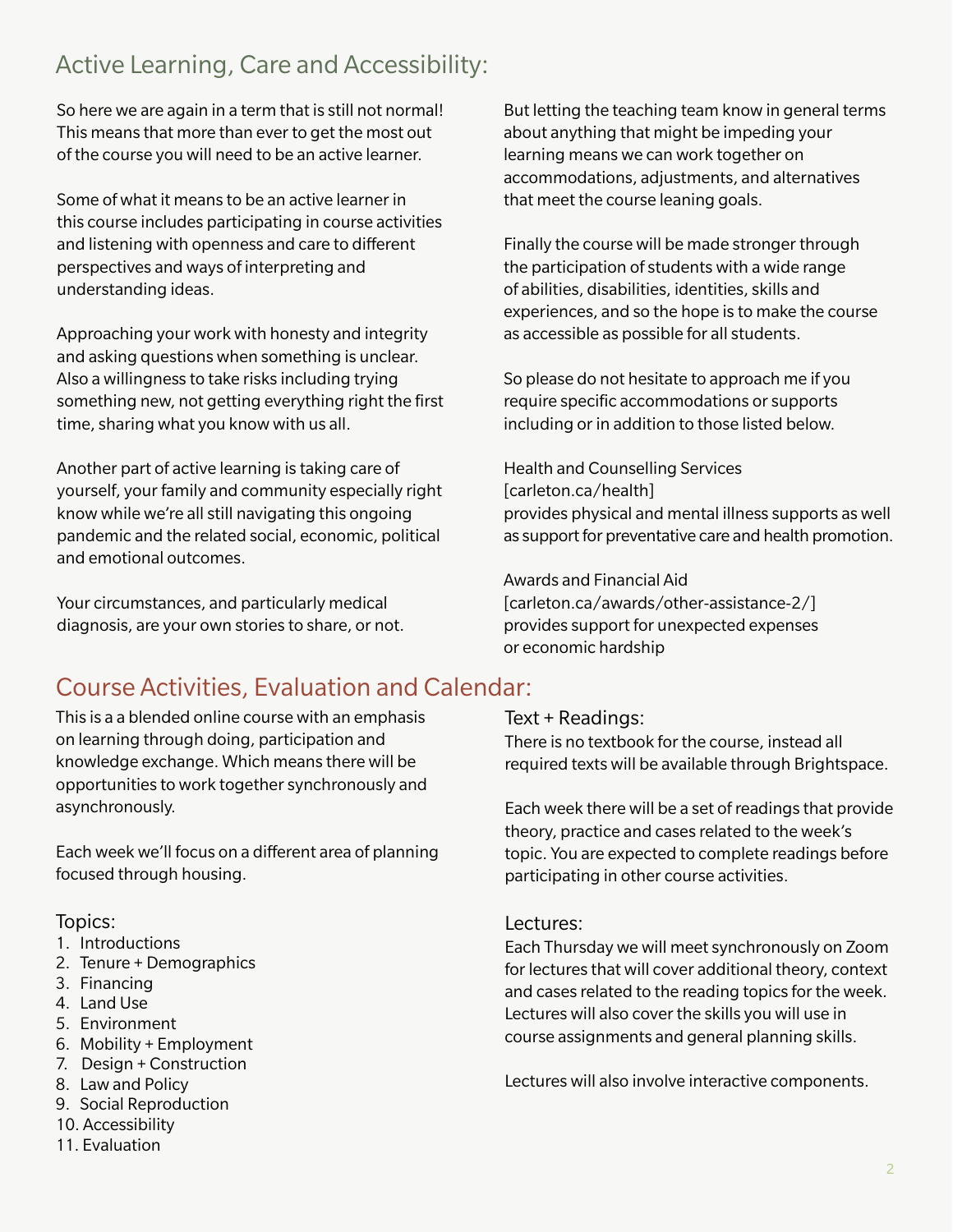#### Collaborative Discussions (15 points):

Each Tuesday\* we will work collaboratively using discussion boards to complete discussion tasks to strengthen our knowledge and compression of the course readings, as well as beginning to apply and analyze their content.

Points will be assigned based on the quality of participation. Criteria for participation will be outlined on Brightspace. Points will only be assigned for participation during the 24 hour period between Tuesdays 8:35a (eastern) and Wednesdays 8:25a (eastern) each week.

#### Housing Today (15 points):

Detailed instructions will be presented in class. This is an opportunity to get to know the current state of the housing system.

[due September 27, 8:35a on Brightspace]

#### Independent Proposal/Research (40 points):

Detailed instructions will be presented in class. This is an opportunity to dive deeper into a specific question related to housing or propose a solution for a specific context and condition.

 Question/Needs [due October 4, 8:30a on Brightspace]

 Literature Review/Precedents [due October 18, 8:30a on Brightspace]

 Methods/Brief [due November 8, 8:30a on Brightspace]

 Final Submission [due December 23, 11:59p on Brightspace]

#### 25% Presentation (6 points):

Everyone will give one presentation about their work in progress for the Independent Proposal/Research

[October 21, November 2 + 4 synchronous on Zoom]

#### 25% Reflection (6 points):

This is an opportunity for you to reflect on your process and learning in the for the Independent Proposal/Research and course.

[due November 8, 8:30a on Brightspace]

#### 75% Presentation (6 points):

Everyone will give one presentation about their work in progress for the Independent Proposal/Research [December 2, 7 + 9 synchronous on Zoom]

#### Final Reflection (6 points):

This is an opportunity for you to reflect on your process and learning throughout the term, and how you will apply your learning moving forward. [due December 23, 11:59p on Brightspace]

#### Peer Review (6 points):

You will have the opportunity to provide feedback to your peers on their works in progress. [due ongoing]

Final grades will be determined through the percent of points accumulated.

Remember that: "Standing in a course is determined by the course instructor subject to the approval of the Faculty Dean. This means that grades submitted by the instructor may be subject to revision. No grades are final until they have been approved by the Dean." (source: Faculty of Arts and Social Science, Undergraduate Teaching Regulations and Procedures 2019-2020, 18)

## Academic and Professional Ethics and Integrity:

Professional planning requires the highest standards of ethics to maintain the trust and integrity of the work.

Similarly you are expected to maintain high standards of ethics and integrity in your work as a student at Carleton.

Please familiarize yourself with the Academic Regulations of the University. Pay special attention to point 1. Responsibilities of Students, and point 10. Academic Integrity and Offenses of Conduct.

[http://calendar.carleton.ca/undergrad/regulation s/academicregulationsoftheuniversity/]